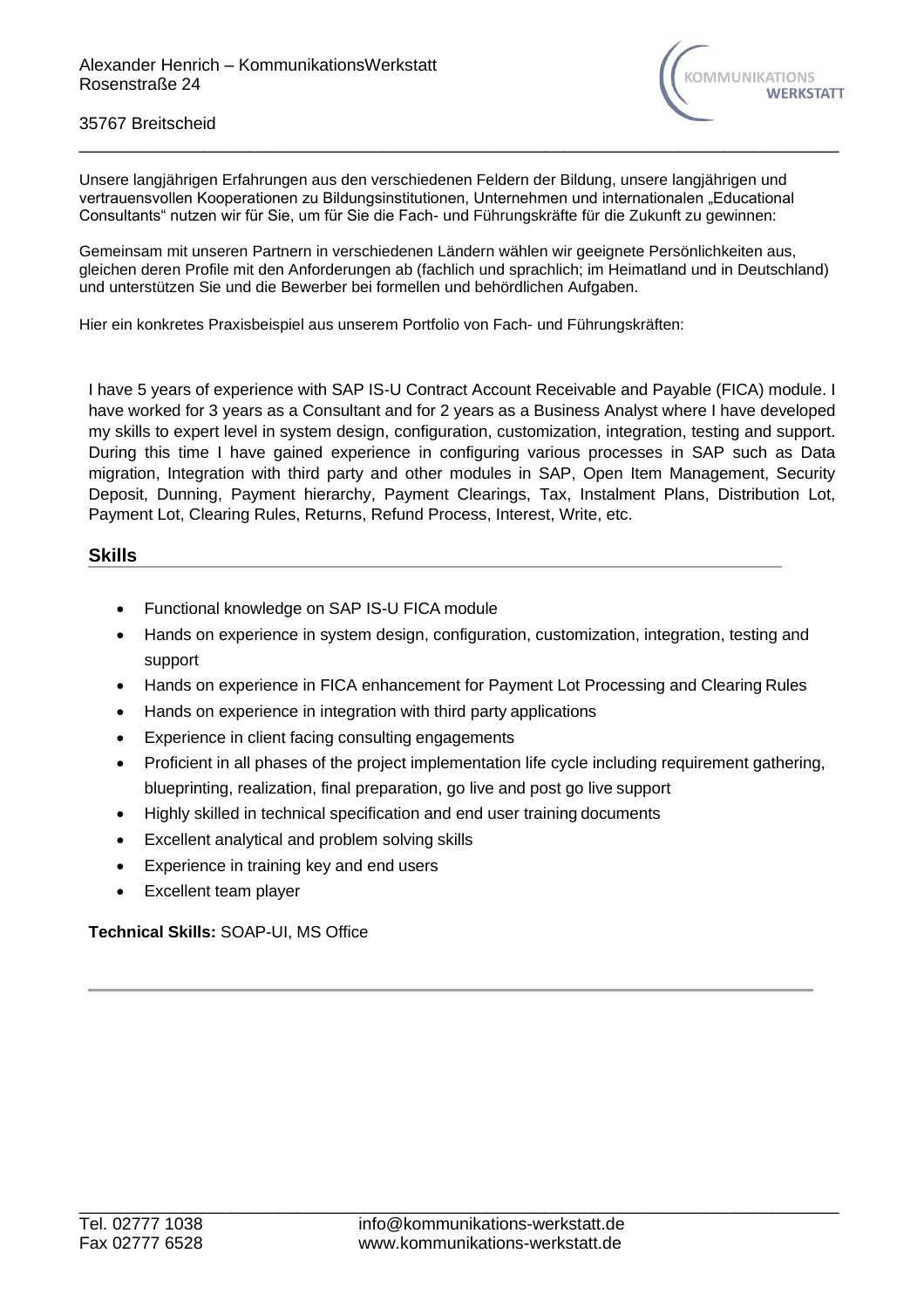

### 35767 Breitscheid

# **Work Experience**

**SAP IS-U FICA Consultant,** ALFA Business Technologies – *Functional Consultant Nov 2016 - Jun 2019*

Project: SAP IS-U Implementation& Data Migration Project Client: ADM and GDZ Electricity Distribution Companies in Turkey which serve 5,2 million customers in five provinces.<https://www.bereketenerjigrubu.com/en/distribution>

\_\_\_\_\_\_\_\_\_\_\_\_\_\_\_\_\_\_\_\_\_\_\_\_\_\_\_\_\_\_\_\_\_\_\_\_\_\_\_\_\_\_\_\_\_\_\_\_\_\_\_\_\_\_\_\_\_\_\_\_\_\_\_\_\_\_\_\_\_\_\_\_\_\_\_\_\_\_\_\_

Project: SAP IS-U Support and Development Project

Client: AKEDAS Electricity Retail Sales and AKEDAS Distribution Companies in Turkey which serves more than 500,000 customers in two provinces.<http://kipas.com.tr/en/portfolio/electricity-distribution/>

I worked as a functional FICA Consultant in this project and performed the following activities

- Designing organisational structure
- Defining configuration parameters and customizing for Contract Account
- Installment Plans Process
- Internal and External Cash Desk Processes
- Integration with Banks Payment Systems and Legal Systems
- Interest Process
- Security Deposits Process
- Dunning Process
- Doubtful Receivables and Write Off Process
- Customizing, Development, Analyzing, Testing
- Implementation of FI-CA functionalities and all FI-CA processes
- Integration with other modules
- BW Reports for FI-CA module

**Business Analyst,** EnerjiSA- E.ON – *Electricity Retail Sales and Distribution March 2014 – November 2016*

I worked in the *System Unbundling Project* for EnerjiSA. It is the biggest electricity retail sales and distribution company in Turkey which serves 9.6 million customers in 14 provinces.

<https://www.enerjisa.com.tr/en/about-enerjisa/company-profile>

I performed the following activities in this project;

- FI-CA Module Process analysis and tests
- Analysing business processes and writing blueprint documents
- Unbundling Processes
- Implementation of tests of developments made
- Data Validation and Cleansing

\_\_\_\_\_\_\_\_\_\_\_\_\_\_\_\_\_\_\_\_\_\_\_\_\_\_\_\_\_\_\_\_\_\_\_\_\_\_\_\_\_\_\_\_\_\_\_\_\_\_\_\_\_\_\_\_\_\_\_\_\_\_\_\_\_\_\_\_\_\_\_\_\_\_\_\_\_\_\_\_